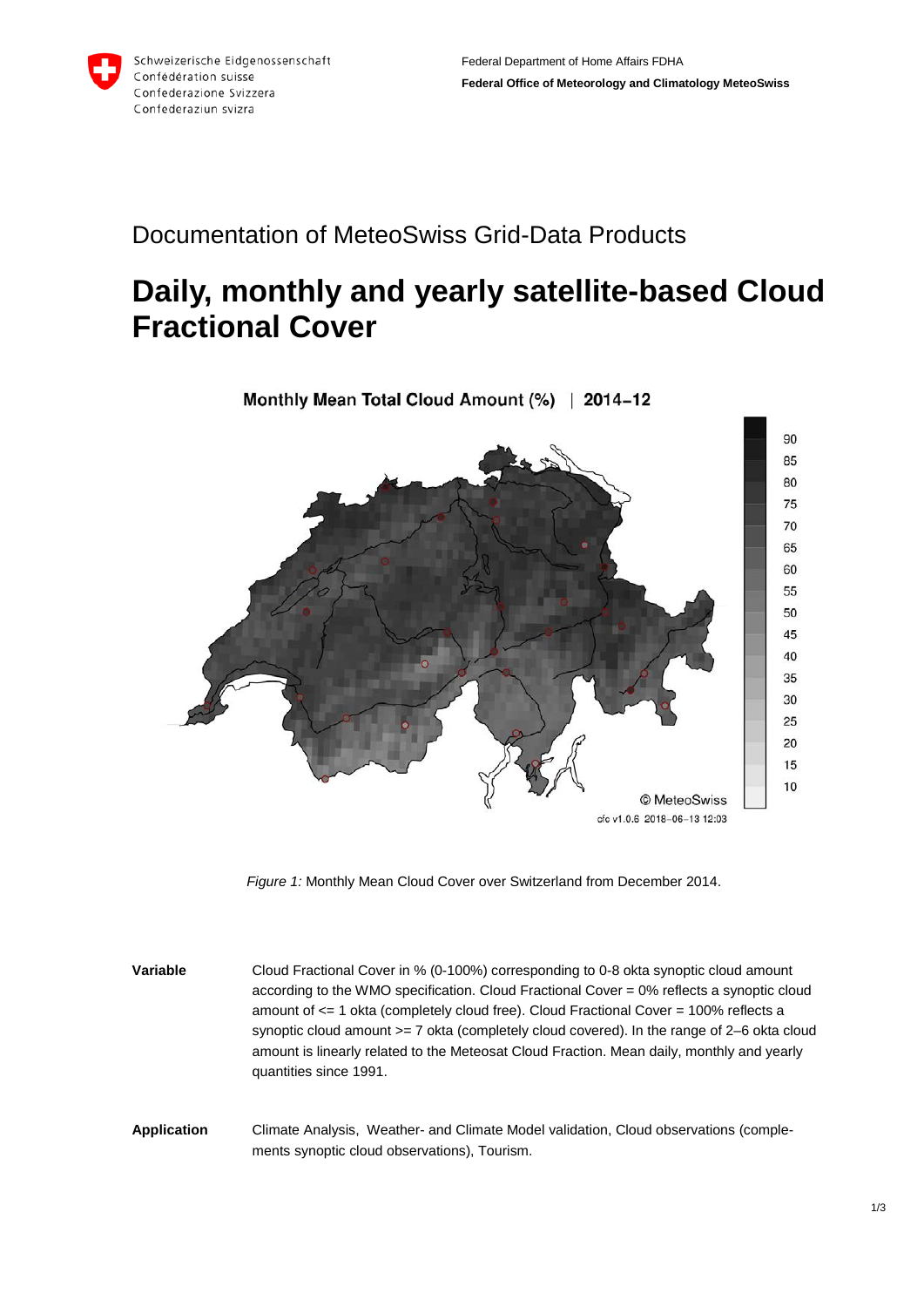**Overview** The dataset provides cloud fraction on a high resolution grid with validated accuracy back to 1991. The dataset is entirely derived from Meteosat satellite measurements by use of an advanced Bayesian retrieval algorithm. The method has been calibrated and validated using synoptic cloud observations over Switzerland, Europe and Africa.

> The Meteosat Cloud Fractional Cover is characterized by comparability to synoptic cloud observations. The Meteosat Cloud Fraction is therefore useful to supplement ground-based cloud estimates in areas with high spatio-temporal cloud variability such as the Alps.

This data set is linked to our international collaboration with the EUMETSAT sponsored Satellite Application Facility on Climate Monitoring (CM SAF) where we derive cloud cover for the full Meteosat disk for the whole range of Meteosat satellite sensors since 1991.

**Data base** The MVIRI (Visible and InfraRed Imager) and SEVIRI (Spinning Enhanced Visible and Infrared Imager) sensor on board the EUMETSAT Meteosat First and Second Generation satellite serves as the foundation for this data set.

> The Cloud Fractional Cover data is derived from two Meteosat heritage channels. MVIRI data are carefully inter-calibrated using daily calibration coefficients provided by EUMETSAT to ensure climate quality. For the processing Level 1.5 data are used. The data is processed at 15 minutes intervals at the native satellite resolution. Data gaps might occur during satellite calibration, satellite maneuvers or technical failures in the transmission or EUMETSAT processing facilities. To ensure consistency between medium resolution MVIRI and high resolution SEVIRI data, the data are resampled to a 0.05° latitude and longitude grid after the processing.

**Method** The Cloud Fractional Cover data is based on only two heritage channels from MFG MVIRI and MSG SEVIRI. The calibrated visible and inter-calibrated infrared radiances firstly serve as input to a daily recurring parametric estimation of clear sky background fields with diurnal cycle models of brightness temperature and reflectance. These clear sky inversions are constrained by previously cloud masked reflectances and brightness temperatures. The resulting clear sky background fields together with the all sky instantaneous reflectances and brightness temperatures yield continuous cloud mask scores of pixel wise state and spatio-temporal variability. Cloud Fractional Cover is retrieved from these scores by use of a Bayesian classifier. It is based on the conditional occurrence probability of scores and two dimensional score combinations given SYNOP observed cloud fraction classes. The use of such two dimensional score combinations featuring both the state and variability of specific reflectance or brightness temperature features is a substantial and useful addition to the commonly used naïve Bayesian classifier. The use of a Bayesian classifier has the benefit of instantaneous and pixelwise cloud fraction estimates.

The algorithm is fully described in Stöckli et al. (2017).

- **Target users** Climate Modelers, Climate Researchers, Tourist Resorts.
- **Accuracy and interpretation** The accuracy of the dataset is characterized in Bojanowski et al. (2018). Monthly data reveal a mean bias of −0.1%, a root mean square error of 7.0% and a trend in bias of −0.9% per decade compared to synoptic observations over Africa and Europe. Shortcomings are a